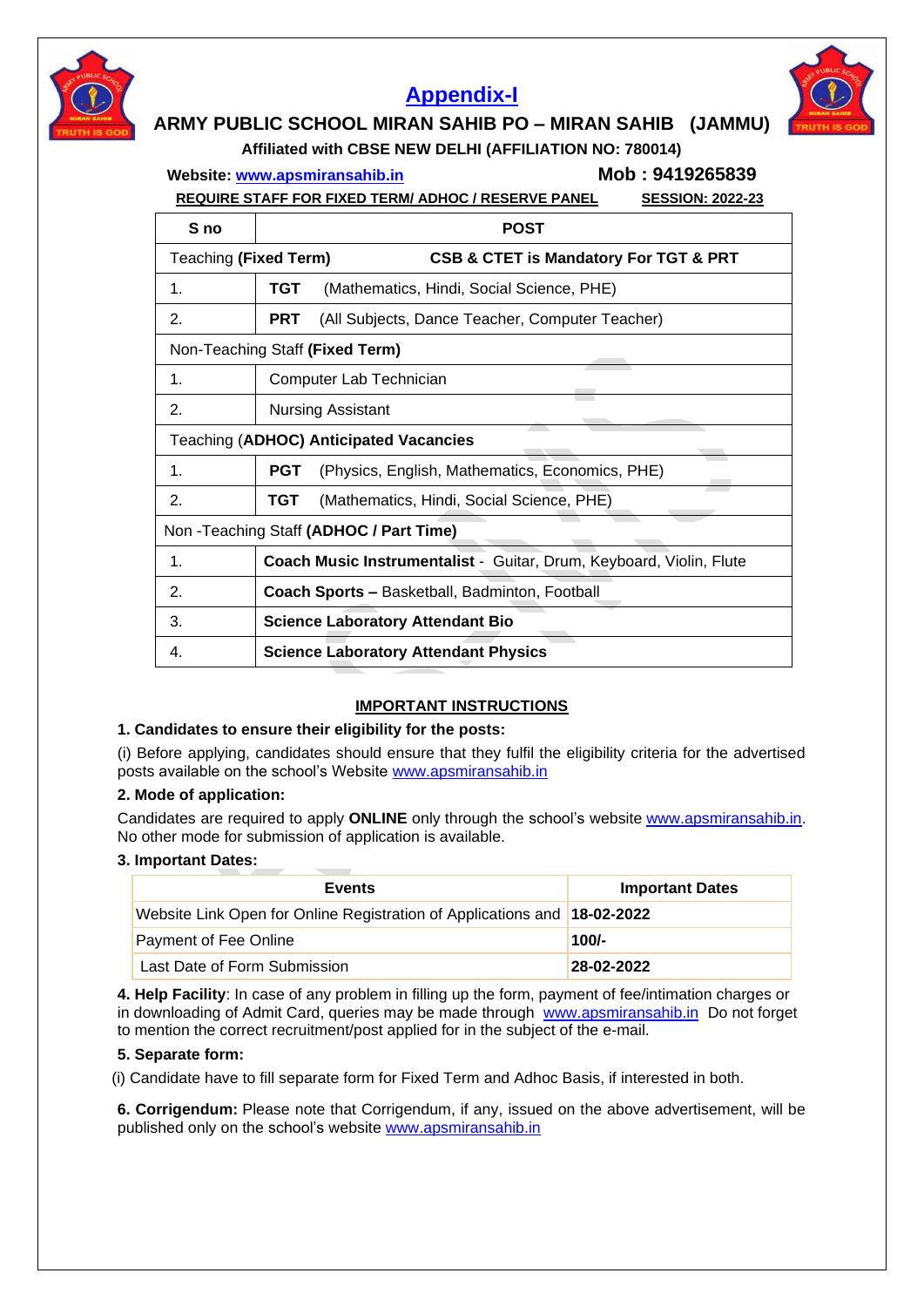## **7. Details of Education Qualification:**

|      | a) <u>Livea Lenn</u>                                   |                                                                                                                                                                                                                                                                                                                                                                                                                                           |  |
|------|--------------------------------------------------------|-------------------------------------------------------------------------------------------------------------------------------------------------------------------------------------------------------------------------------------------------------------------------------------------------------------------------------------------------------------------------------------------------------------------------------------------|--|
| S no | <b>Name of Post</b>                                    | <b>Essential Qualification</b>                                                                                                                                                                                                                                                                                                                                                                                                            |  |
| 1.   | TGT (English,<br>Maths, Hindi, Social<br>Science, PET) | 1. Four years' Integrated degree course of Regional College of Education of<br>NCERT with at least 50% marks in the concerned subject as well as with at<br>least 50% marks in aggregate.<br><b>OR</b>                                                                                                                                                                                                                                    |  |
|      |                                                        | Bachelor's Degree with at least 50% marks in the concerned subjects/ combination<br>of subjects and in aggregate. In case a candidate has not scored 50% in graduation<br>but has graduated with the same main subject and scored 50% or more marks in<br>PG, the candidature shall be valid.                                                                                                                                             |  |
|      |                                                        | (a) For TGT (Hindi): Hindi as a subject in all the three years.                                                                                                                                                                                                                                                                                                                                                                           |  |
|      |                                                        | (b) For TGT (English): English as a subject in all the three years.                                                                                                                                                                                                                                                                                                                                                                       |  |
|      |                                                        | (c) For TGT (S.St) Any two of the following:<br>History, Geography, Economics and Pol. Science of which one must<br>be either History or Geography.                                                                                                                                                                                                                                                                                       |  |
|      |                                                        | (d) For TGT (Maths) - Bachelor Degree in Maths with any two of the following<br>subjects: Physics, Chemistry, Electronics, Computer Science, Statistics.                                                                                                                                                                                                                                                                                  |  |
|      |                                                        | (e) For Physical Education B.P.ED/M.P.ED with minimum 50% marks.                                                                                                                                                                                                                                                                                                                                                                          |  |
|      |                                                        | 2. B.Ed or equivalent degree from a recognized University.                                                                                                                                                                                                                                                                                                                                                                                |  |
|      |                                                        | 3. CSB Pass conducted by AWES and CTET Pass in the Central Teacher Eligibility<br>Test (CTET) Paper-II particular subject group, conducted by CBSE in accordance<br>with the Guidelines framed by the NCTE for the purpose.                                                                                                                                                                                                               |  |
|      |                                                        | Desirable: Knowledge of Computer Applications.<br>Note: Upload all three years mark sheets of Graduation                                                                                                                                                                                                                                                                                                                                  |  |
| 2.   | <b>PRTs</b>                                            | Graduate with 2 Years Diploma in Elementary Education (D.E.ED) /B.ED with<br>minimum 50% in each. Should have qualified in Part A of the Screening<br>Examination (CSB) As well as qualified the CTET/ State TET. The candidate who is<br>qualified in B.ED and not D.E.ED would have to undergo a six months bridge<br>course in elementary education from an institution recognized by the NCTE with in 2<br>years of such appointment. |  |
| 3.   | <b>PRT Dance Teacher</b>                               | Senior Secondary School Certificate with 50% marks or Intermediate with 50%<br>marks or its equivalent and Some Diploma/Bachelor's Degree Courses in Dance<br>like: Diploma in Dance, B.P.A., B.A. (Dance)                                                                                                                                                                                                                                |  |
|      |                                                        | <b>OR</b>                                                                                                                                                                                                                                                                                                                                                                                                                                 |  |
|      |                                                        | Master's Courses in the field like: M.A (Performing Arts), MPA (Dance), M.Phill<br>(Performing Arts)                                                                                                                                                                                                                                                                                                                                      |  |
| 4.   | <b>Computer Teacher</b><br>(PRT)                       | M tech or M.SC in computer science/ MCA or B Tech in computer Science /BSc in<br>Computer Science with one year Post graduate Diploma in Computer Science from<br>Recognized university or Institutions.                                                                                                                                                                                                                                  |  |
| 5.   | Nurse (Female)                                         | Three Years Diploma/Degree in Nursing with valid registration.                                                                                                                                                                                                                                                                                                                                                                            |  |
| 6.   | Computer Lab Tech                                      | Minimum 10 + 2 + one year Diploma in computer Science, knowledge of Hardware<br>peripheral and networking.                                                                                                                                                                                                                                                                                                                                |  |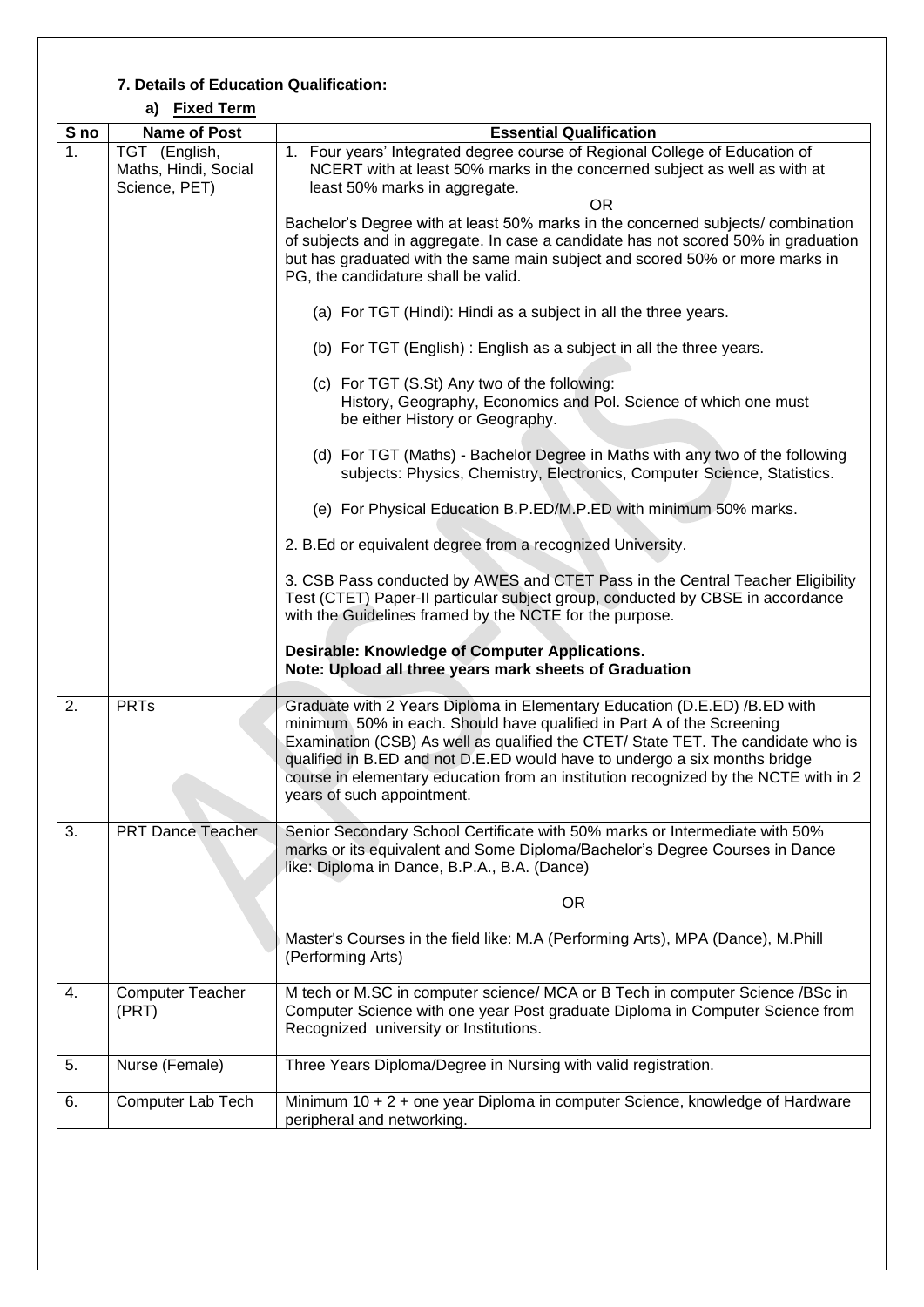|      | (b) ADHOC                                                                                     |                                                                                                                                                                                                                                                                                                                                                                                                                                                                                                                                                                                                                                                                                                                                                                                                                                                                                                                                                                                                                                                                                                                                                                                                                                                               |  |  |
|------|-----------------------------------------------------------------------------------------------|---------------------------------------------------------------------------------------------------------------------------------------------------------------------------------------------------------------------------------------------------------------------------------------------------------------------------------------------------------------------------------------------------------------------------------------------------------------------------------------------------------------------------------------------------------------------------------------------------------------------------------------------------------------------------------------------------------------------------------------------------------------------------------------------------------------------------------------------------------------------------------------------------------------------------------------------------------------------------------------------------------------------------------------------------------------------------------------------------------------------------------------------------------------------------------------------------------------------------------------------------------------|--|--|
| S no | <b>Name of Post</b>                                                                           | <b>Essential Qualification</b>                                                                                                                                                                                                                                                                                                                                                                                                                                                                                                                                                                                                                                                                                                                                                                                                                                                                                                                                                                                                                                                                                                                                                                                                                                |  |  |
| 1.   | PGT (Physics,<br>English, Mathematics,<br>Economics, PHE)                                     | 1. Two years' Integrated Post Graduate M.Sc Course of Regional College of<br>Education of NCERT in the concerned subject with at least 50 % Marks<br>OR.<br>Master Degree from a recognized University with at least 50% marks in<br>aggregate in the concerned subject.<br>2. B.Ed or equivalent degree from a recognized University.                                                                                                                                                                                                                                                                                                                                                                                                                                                                                                                                                                                                                                                                                                                                                                                                                                                                                                                        |  |  |
| 2.   | TGT (English,<br>Maths, Hindi, Social<br>Science, PET)                                        | Desirable: Knowledge of Computer Applications.<br>1. Four years' Integrated degree course of Regional College of Education of<br>NCERT with at least 50% marks in the concerned subject as well as with at<br>least 50% marks in aggregate.<br>0R<br>Bachelor's Degree with at least 50% marks in the concerned subjects/ combination<br>of subjects and in aggregate. In case a candidate has not scored 50% in graduation<br>but has graduated with the same main subject and scored 50% or more marks in<br>PG, the candidature shall be valid.<br>(a) For TGT (Hindi): Hindi as a subject in all the three years.<br>(b) For TGT (English): English as a subject in all the three years.<br>(c) For TGT (S.St) Any two of the following:<br>History, Geography, Economics and Pol. Science of which one must<br>be either History or Geography.<br>(d) For TGT (Maths) - Bachelor Degree in Maths with any two of the following<br>subjects: Physics, Chemistry, Electronics, Computer Science, Statistics.<br>(e) For Physical Education B.P.ED/M.P.ED with minimum 50% marks.<br>2. B.Ed or equivalent degree from a recognized University.<br>Desirable: Knowledge of Computer Applications.<br>Note: Upload all three years mark sheets of Graduation |  |  |
| З.   | <b>PRIS</b>                                                                                   | Graduate with 2 Years Diploma in Elementary Education (D.E.ED) /B.ED with<br>minimum 50% in each.                                                                                                                                                                                                                                                                                                                                                                                                                                                                                                                                                                                                                                                                                                                                                                                                                                                                                                                                                                                                                                                                                                                                                             |  |  |
| 4.   | <b>Science Laboratory</b><br><b>Attendant Bio /</b><br><b>Physics</b>                         | 10+2 with science and computer literate.                                                                                                                                                                                                                                                                                                                                                                                                                                                                                                                                                                                                                                                                                                                                                                                                                                                                                                                                                                                                                                                                                                                                                                                                                      |  |  |
| 5.   | <b>Coach Music</b><br>Instrumentalist -<br>Guitar, Drum,<br>Keyboard, Violin,<br><b>Flute</b> | Graduation in Music (Vocal and instrumental from a recognized university                                                                                                                                                                                                                                                                                                                                                                                                                                                                                                                                                                                                                                                                                                                                                                                                                                                                                                                                                                                                                                                                                                                                                                                      |  |  |
| 6.   | <b>Coach Sports-</b><br>Basketball,<br>Badminton, Football                                    | B.P.Ed. from Recognised University/Institute with 50 % OR person trained from NIS<br>/ SAI or who have represented at National Level / International Level in the desired<br>Game. Preference will be given to the candidates of NIS qualified / SAI or who have<br>represented at National Level / International Level.<br>Note: Specialization in field is desirable                                                                                                                                                                                                                                                                                                                                                                                                                                                                                                                                                                                                                                                                                                                                                                                                                                                                                        |  |  |

# **8. Age Criteria:**

As on 01 April of the year of Appointment, the age of the candidate should be:

(a) Fresh candidates (No Experience): Below 40 years.

(b) Experienced candidates (incl ESM): Below 57 years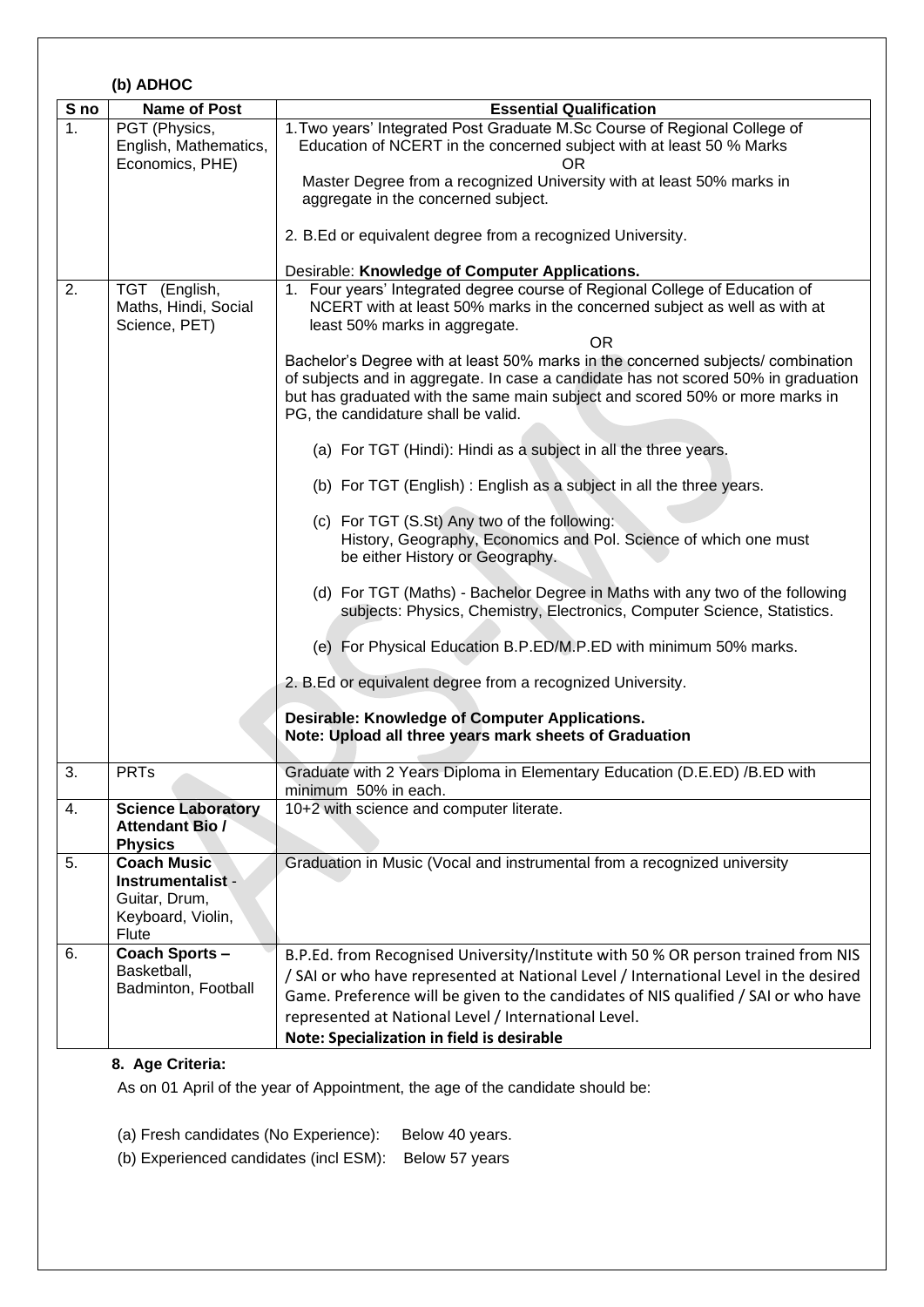**Note.** To avail of age relaxation between 40 and 57 years, 5 years experience should be in the appropriate category in the last 10 years.

**9. Salary:**  PGT ADHOC: 30916/- Consolidated TGT ADHOC: 30444/- Consolidated PRT FIXED TERM: 37422/- Including DA TGT FIXED TERM: 41033/- Including DA Lab ATTENDENT COMPUTER: 15311/- Consolidated NURSE: 14868/- Consolidated SCIENCE LABORATORY ATTENDANT BIO / PHYSICS: 12154/- Consolidated

10. Computer Literacy test and Language Prescience test may be conducted.

11. Screening test of the candidates may be conducted if the number of candidates will be more for a particular post.

12. Date of written examination and interview with instruction will be uploaded on school website [www.apsmiransahib.in](http://www.apsmiransahib.in/) . It will be the responsibility of the candidate to check regularly from the website

13. Candidate will be intimated through the registered email mentioned during the online form filling only.